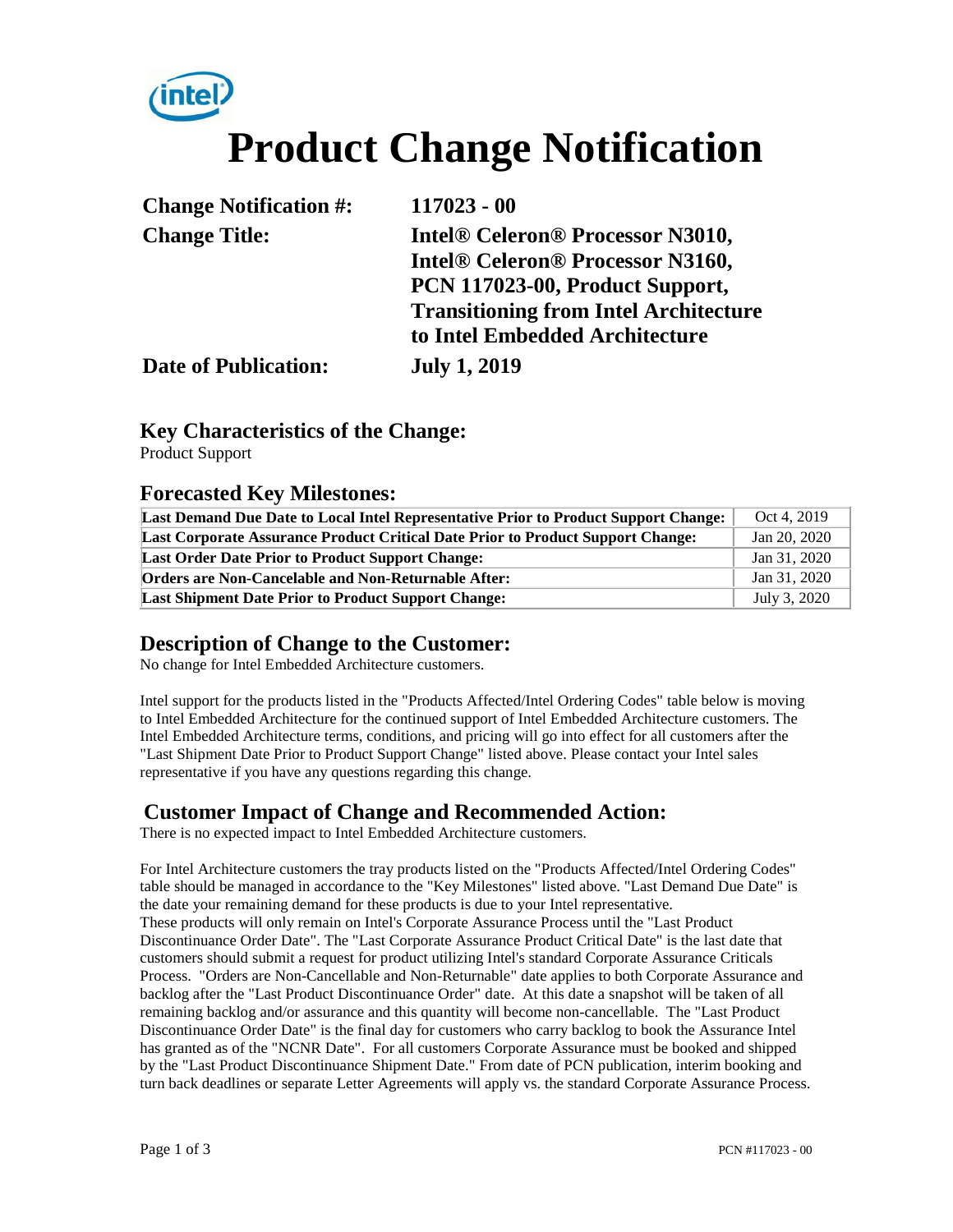Once product support is officially transferred to Intel Embedded Architecture, all discounts approved prior to "Last Shipment Date Prior to Product Support change" will no longer be honored.

| Troutely America / Thier Ordering Couco.                           |              |            |                |  |  |
|--------------------------------------------------------------------|--------------|------------|----------------|--|--|
| <b>Marketing Name</b>                                              | Product Code | $ S-Spec $ | $\mathbf{MMH}$ |  |  |
| Intel® Celeron® Processor N3010   FH8066501715938   SR2KM   947021 |              |            |                |  |  |
| Intel® Celeron® Processor N3160   FH8066501715928   SR2KP   947023 |              |            |                |  |  |

# **Products Affected / Intel Ordering Codes:**

# **PCN Revision History:**

| <b>Date of Revision:</b> | <b>Revision Number:</b> | <b>Reason:</b>           |
|--------------------------|-------------------------|--------------------------|
| July 1, 2019             | 00                      | Originally Published PCN |